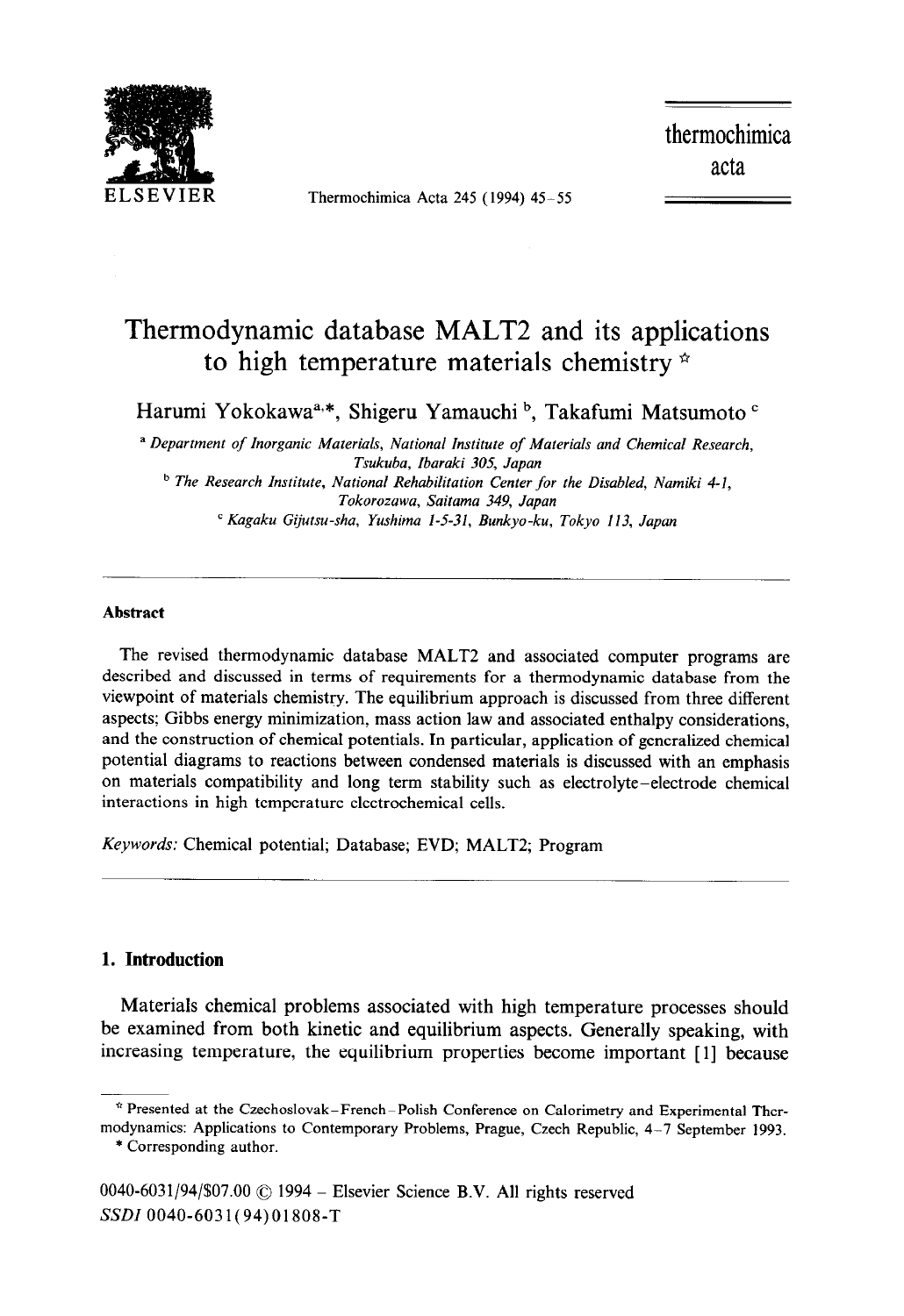the kinetic barrier becomes relatively low compared with thermal energy. This makes it complicated to carry out kinetic analyses at high temperatures, since many factors such as nucleation, surface reaction and diffusion may contribute and compete with each other. Furthermore, kinetic data sometimes behave sensitively to impurities which makes it difficult to prepare, by experiment or by estimation, a whole set of kinetic data for a multicomponent system. However, thermodynamic considerations can easily be applied to multicomponent systems, since thermodynamic data have been evaluated with an emphasis on the thermochemical network among a huge number of compounds [2] and also because there has been great advance in computer software for calculating complicated equilibrium properties in multicomponent systems [3]. This difference between the kinetics and equilibrium approaches in treating high temperature multicomponent systems makes it attractive to adopt the following strategy: first, thermodynamic considerations should be regarded to gain insight into what chemical processes dominate the system to be considered; then, the kinetic approach can be focused on the dominant process. For this purpose, it is desirable to clarify the interrelation between thermodynamic and kinetic considerations because the driving force of any kinetic phenomenon can be given by the chemical potential differences.

In this paper, we report on the thermodynamic database MALT2 which has been designed for use primarily in materials science: its applications to practical materials problems are also described with an emphasis on solid-solid reactions.

#### 2. **Requirements in materials chemistry**

Thermodynamic database activities first started in the field of metallurgy and have been developed into integrated systems combined with powerful software [4]. At present, such thermodynamic databases are widely used in many fields. Even so, additional requirements arise for utilization of thermodynamic databases in materials chemistry; these can be summarized as follows.

( 1) Enlargement of the database. Many databases have been constructed mainly from the metallurgical standpoint and as a result, some important materials have not been included in them. Because the thermodynamic properties of some high temperature materials have been investigated experimentally, it will be necessary to compile them into databases.

(2) Appropriate method of estimation and confirmation. When materials screening is carried out for a large number of compounds, the chemical stability of such compounds becomes one of the key criteria. In such a case, it will be necessary to estimate thermodynamic data of complex compounds. It will also be necessary to examine how sensitive the calculated results are to different estimates for thermodynamic data.

(3) Appropriate correlation between thermodynamic data and other chemical or physical measurements. The materials' design approach will be fruitful when the relation between chemical reactivity and controlling factors for critical properties is available; usually, doping and other techniques for materials optimization can be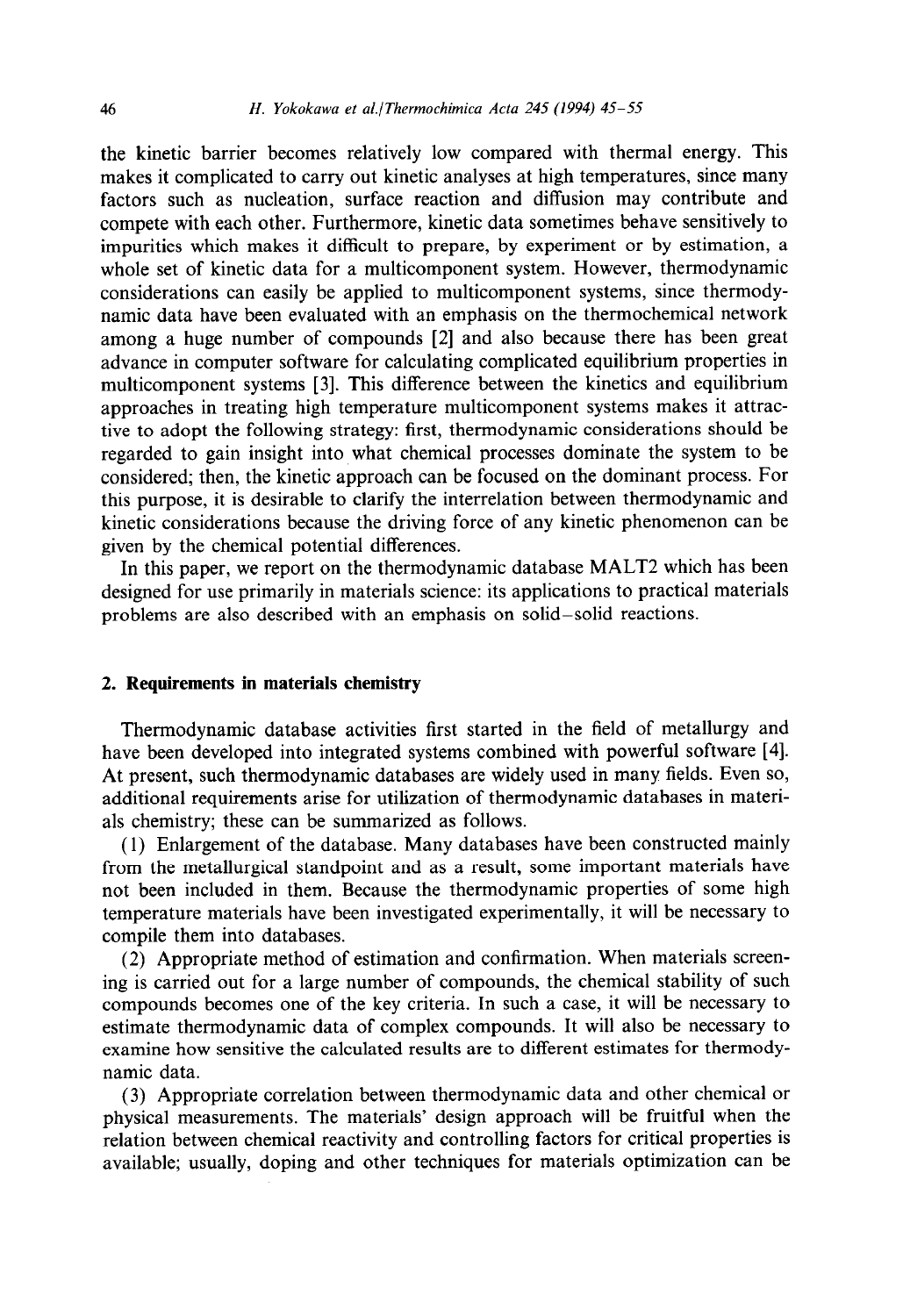achieved using ideas of valence control, size effects or chemical bonds. If the chemical reactivity of materials can be correlated with such chemical concepts, materials optimization is made easier.

(4) Appropriate analytical method for kinetically slow processes. Although chemical equilibria calculations have been demonstrated to be quite powerful [5] for chemical processes in which gaseous species contribute to homogenize the system, it will be necessary to carry out thermodynamic analyses on rather slow processes including nucleation, surface reaction, and diffusion associated with solid-solid reactions. This is particularly important when materials compatibilities and long term stabilities of interfaces are considered for high temperature processes.

## 3. **Thermodynamic database MALT2**

The Materials-oriented Little Thermodynamic (MALT) database was first constructed in 1986 by the thermodynamic database task group organized by the Society of Calorimetry and Thermal Analysis, Japan [6]. The main objective at that time was to provide people in industry with good quality thermodynamic data for a large number of compounds and to help them carry out thermodynamic calculations on their practical problems. For easier access to the database, we have adopted personal computers as host machines, although some disadvantages (limited memories and slow calculating speed) were obvious compared with mainframe computers.

In 1992, this system was revised as MALT2 by retaining the policy of using personal computers. However, recent advances in the hardware and software associated with personal computers have provided more comfortable circumstances in their use for the thermodynamic database.

The main features of MALT2 are the following:

(1) Database. In the present enlargement, efforts have been focused on double oxides, especially the transition metal oxides, because of their great importance in industrial use. The thermodynamic data of some organic compounds have been also added. The total number of species becomes 4931, compared with 3000 in MALT.

(2) User's data. The present MALT2 database does not provide functions for estimating the thermodynamic data. Instead, users can input their own data and can use them together with data in the database.

(3) Use of resident data. MALT2 provides, in addition to a retrieving function, a function of calculating the thermodynamic properties associated with a selected reaction. To facilitate the utilization of thermodynamic data for the user's own purpose, MALT2 provides a new function of making data resident in the main memory of computers. These data can be accessed from the user's program using the software interrupt technique. This can be done in any computer language; actually, sample programs written in several computer languages are provided.

(4) To make thermodynamic analyses on materials problems, the equilibrium properties of multicomponent systems are required. Because it is difficult and time consuming for general users to write such a program for calculating complicated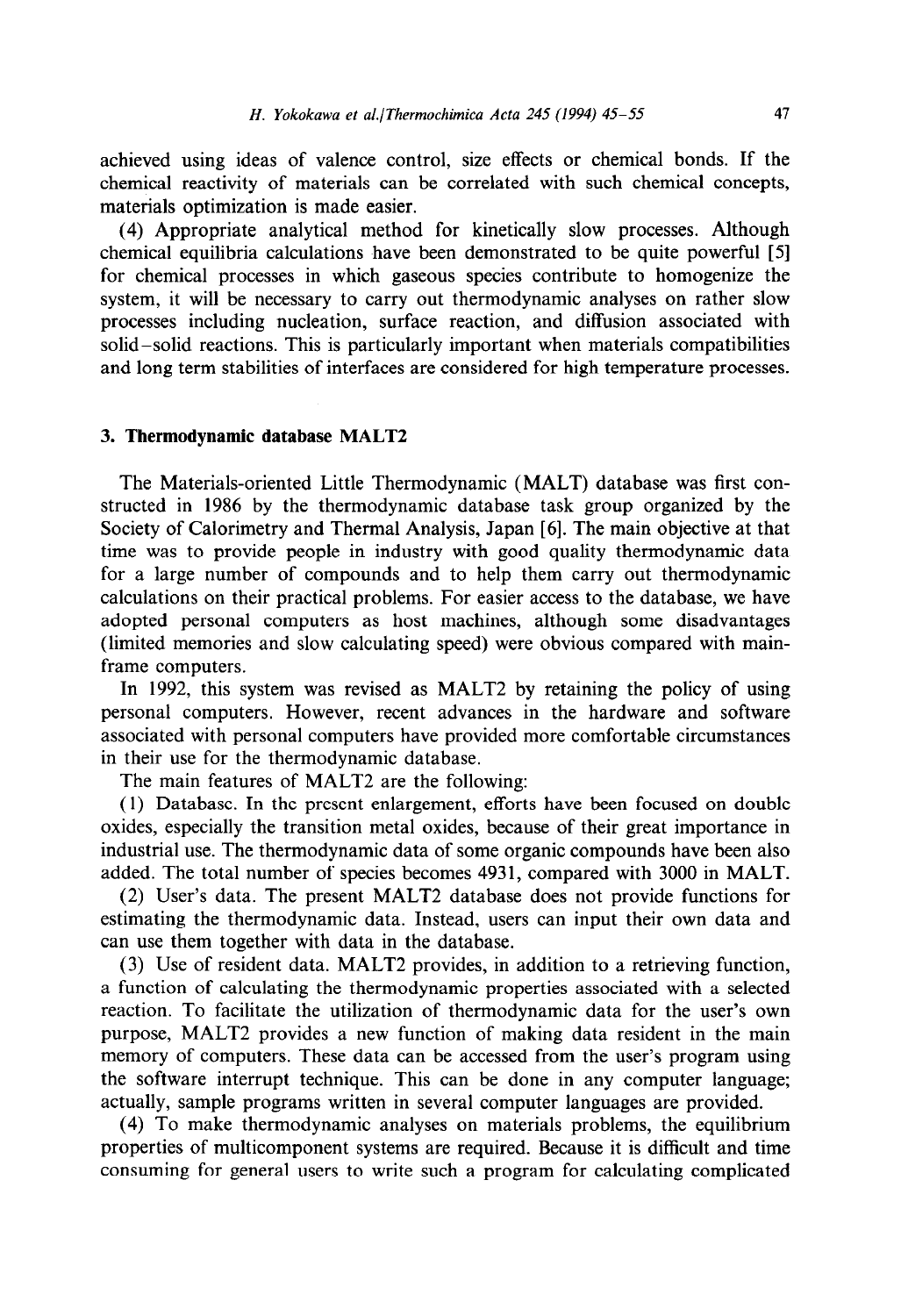equilibria, MALT2 provides the following sophisticated computer programs for general use as examples of using residentialized thermodynamic data: (i) Chemical equilibria calculation, gem  $[7]$ ; this program is based on the Gibbs energy minimization. To search the minimum point of the Gibbs energy of system, its gradient is projected into the space that satisfies the mass balance condition, which makes it possible to obtain the equilibrium point with high reliability and stability. (ii) Chemical potential diagram, *CHD [S-* 111; this is based on a convex polygonal approach for constructing generalized chemical potential diagrams. The thermodynamically stable phase combinations are selected out of all possible combinations in a multicomponent system. Results are displayed in two or three dimensional diagrams. As coordinates of the two dimensional diagram, any combination of chemical potentials can be selected.

### 4. **Use of equilibrium properties**

"Equilibrium" is the most fundamental concept in high temperature materials science. Even so, there are several ways of applying this concept to practical materials systems. In principle, the equilibrium state can be defined in the following three different ways: (1) the state in which a system containing a fixed amount of reactants has the minimum Gibbs energy value; (2) the Gibbs energy change for any reactions among species in a system becomes zero; and (3) the state in which the chemical potentials of any species are constant throughout a system. Although these three definitions are thermodynamically equivalent, some different characteristic features appear when they are applied to multicomponent systems.

# 4.1. *Gibbs energy minimization*

In multicomponent systems in which a large number of reactions may happen, it is very hard, at a glance, to gain insight into what reactions may occur. Even so, the chemical equilibria calculation based on the Gibbs' energy minimization can provide one solution for giving starting materials. This uniqueness of solution is a great help in obtaining the chemical nature of the high temperature compatibilities of materials. This merit of the equilibrium approach becomes indispensable with increasing number of components or compounds. A good example of an application to materials chemistry is the chemical vapor deposition (CVD) diagram [ 121.

# 4.2. *Mass action low (RT ln K =*  $A_r$ *G<sup>* $\div$ *</sup>): enthalpy consideration*

Equilibrium constants at high temperatures are characterized in terms of the standard Gibbs energy changes. Since the entropy term can roughly be given from change in mole number of gaseous species in a considered reaction [ 11, the enthalpy term plays a key role in determining the chemical nature of equilibria characteristic for a particular system. There are two different ways of utilizing the enthalpy term in materials chemistry.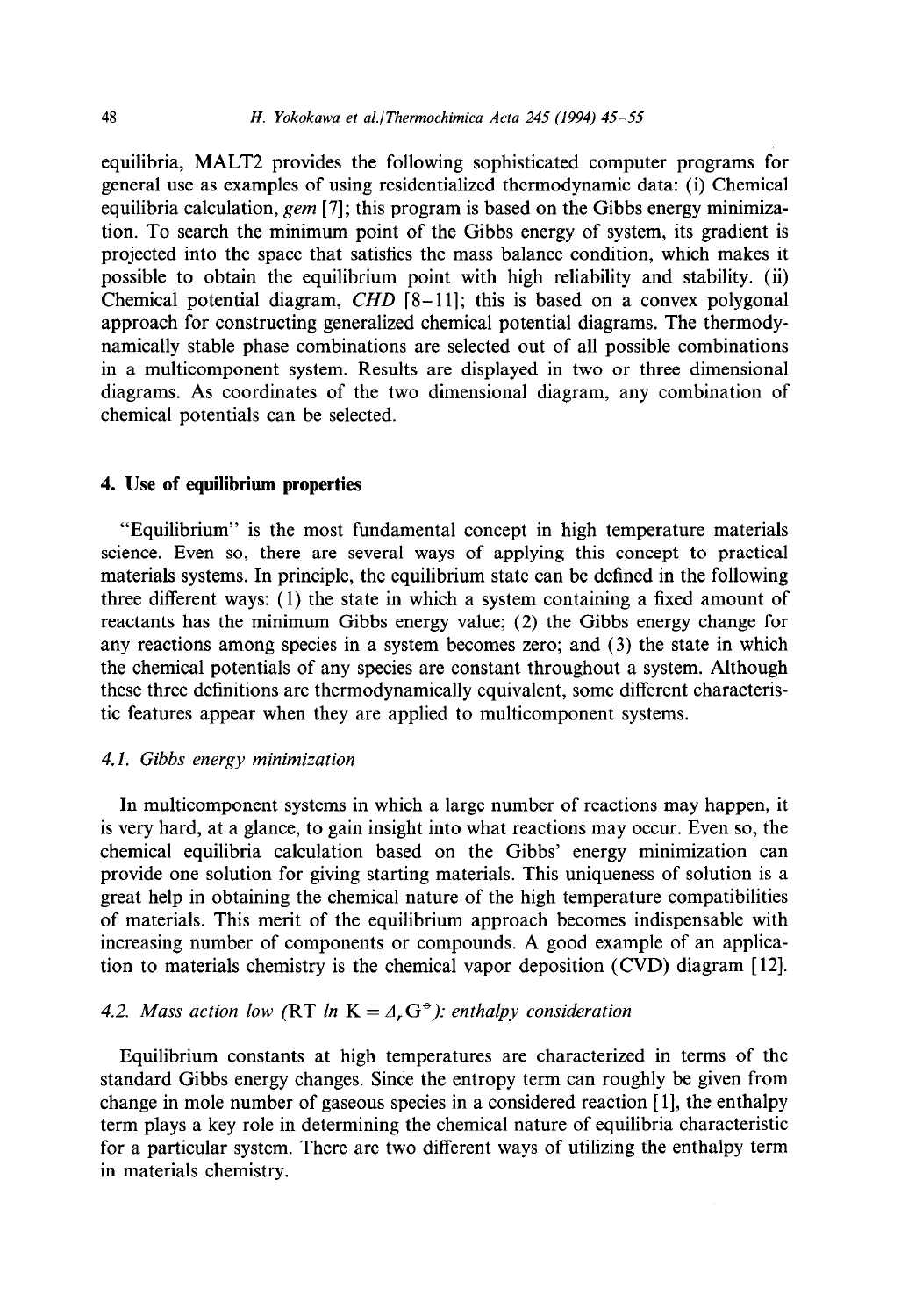

Fig. 1. Enthalpy versus enthalpy plot for elements (solid symbols) to be used in the electrochemical vapor deposition (EVD) technique. Ba, Sr and Ca (open symbols) cannot be used in the EVD process because their chlorides are thermodynamically more stable than their oxides under the EVD conditions.

(i) The enthalpy change for formation from elements usually exhibits a variety of changes which are not easily correlated with appropriate chemical scales such as electronegativity. This in turn makes it possible to characterize the chemical nature of a particular element and its compounds in terms of their enthalpy values. Such information should be useful in optimization of materials selection. For example, Fig. 1 shows an enthalpy versus enthalpy plot for elements to be used in the electrochemical vapor deposition (EVD) process [ 131 by which a dense film can be fabricated on a porous support tube. Basic reactions are

$$
M_{n/2}Cl_2(g) + H_2O(g) = M_{n/2}O(s) + 2HCl(g)
$$
 (1)

where  $n$  is the valence number of element M. Since the entropy changes for the above reaction are about the same among the various elements, the thermodynamic features of the reaction are determined by the enthalpies of chlorides and oxides. Fig. 1 shows that points corresponding to the respective elements are distributed over a wide area. Points in the upper and left-hand side show that the chloride is more stable than the oxide under the same conditions. In the formation of doped lanthanum chromites  $(La, M)CrO<sub>3</sub>$  (where M is Ca, S) or  $La(Cr, M')O<sub>3</sub>$  (where M' is Mg), only magnesium doping can be adopted in the EVD process, although strontium doping is more suitable in view of other material requirements such as electrical conductivity or thermal expansion coefficient. The difference in enthalpy appearing in Fig. 1 is in the order of several 100 kJ mol<sup>-1</sup>; this magnitude of difference cannot be overcome by usual materials modification. Conclusively, Fig. 1 tells that as far as the EVD process is concerned, strontium cannot be used.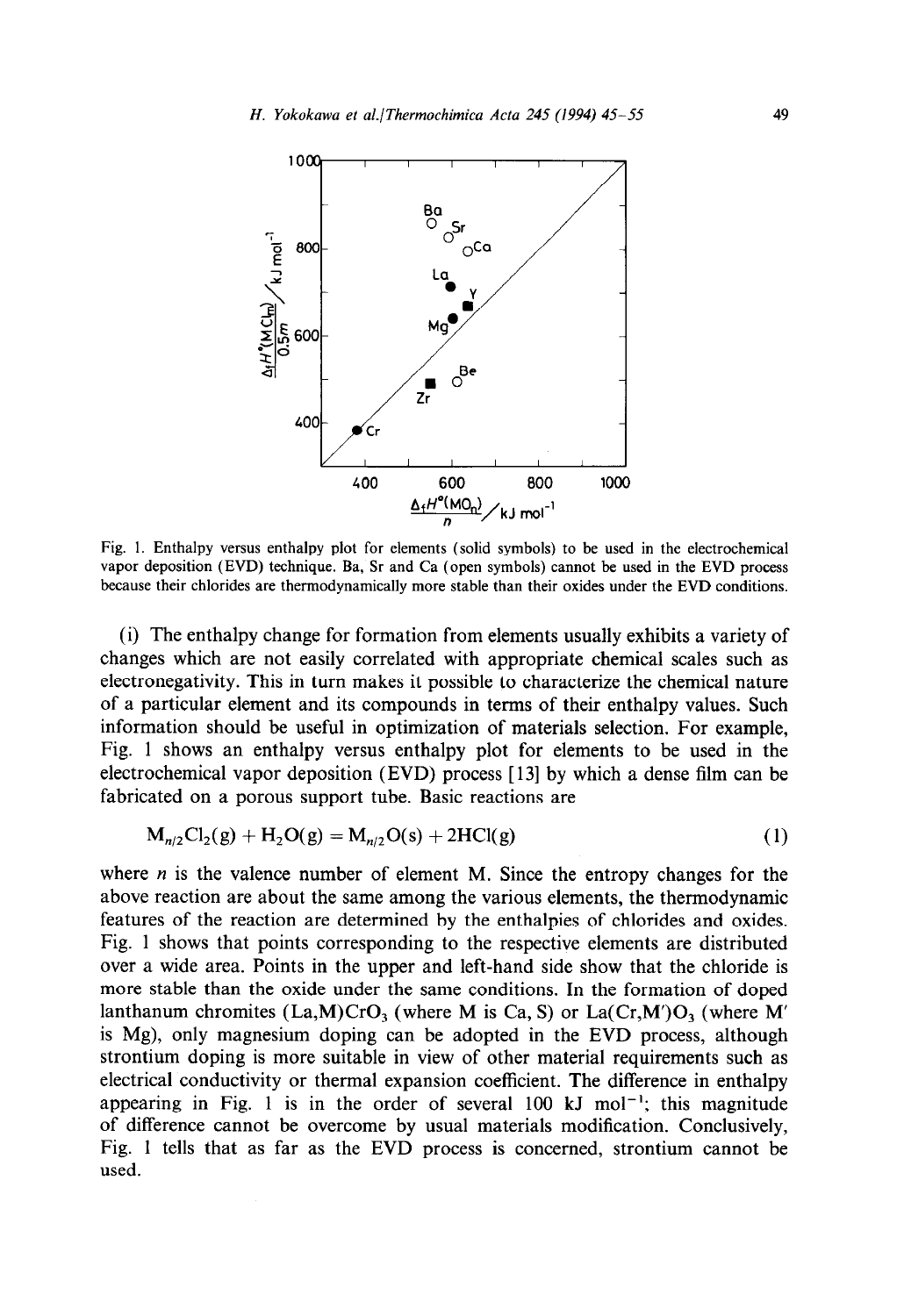

Fig. 2. The stabilization energy of perovskite oxides as a function of tolerance factor derived from Shonon's ionic radii. Good correlation can be obtained for the alkaline earth (dashed line) and the rare earth (solid line) perovskites, respectively [ 141. The alkali perovskites (dotted line) exhibit a different correlation.

(ii) For the complex oxides, the enthalpy change for formation from the constituent oxides becomes important; this term can be called the "stabilization energy". Since this originates from changes in the electrostatic energy by rearrangement of ions, this shows good correlation with ionic radius or related properties. For example, Fig. 2 shows the stabilization energy of perovskite oxides [14,15] as a function of tolerance factor  $t$ , which can be derived only from the ionic size. Such a correlation can provide the basis of understanding the relative stabilities among a family of compounds having a similar crystal structure such as Ruddlesden-Popper phases [16]. This correlation is also useful for estimation of the thermodynamic properties associated with doping or solid solution among perovskite phases.

#### 4.3. *Construction of chemical potential diagram*

The chemical potential diagram is usually constructed by envisaging the chemical form of a particular element as functions of chemical potentials of nonmetallic species. This is suitable for cases when the chemical behavior of a particular element in a large chemical medium such as an aqueous solution or a gaseous mixture will be examined using those chemical potentials which can characterize the thermodynamic state of the medium. In such a case, the amount of medium is not important information, while the medium can be characterized reasonably by constant chemical potentials. Note that species representing the key chemical potentials can move rather fast in aqueous solution or gaseous mixtures.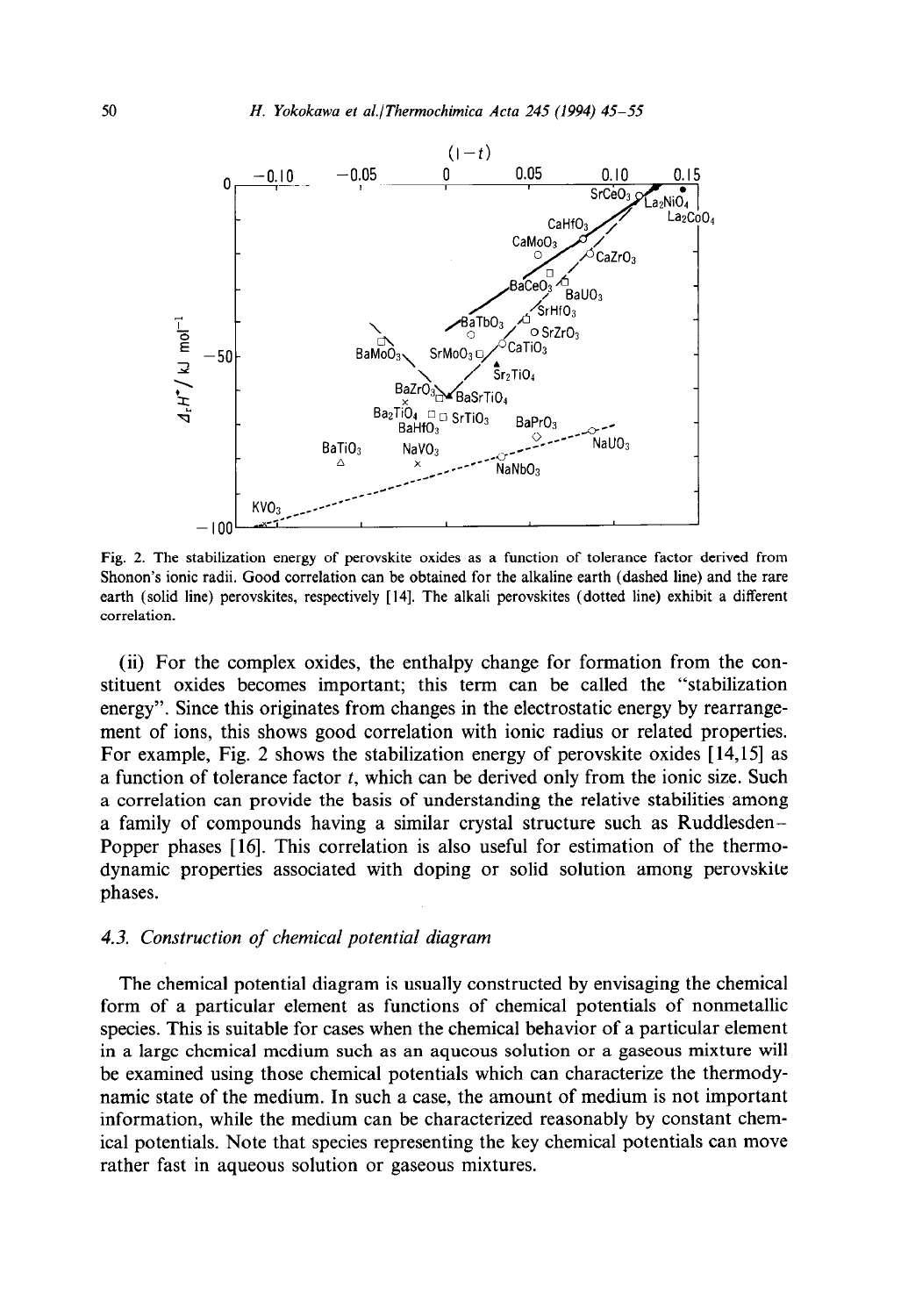Another merit of utilizing the chemical potential diagram can be found in its applications to condensed phase reactions in which more than two metallic elements are involved and their diffusion takes place slowly. Due to slow rates of reaction and diffusion, some chemical potential gradients may arise in the system considered. Although this is a non-equilibrium state, it can be expected that a local equilibrium approximation can hold in small areas and chemical potentials may change smoothly with some discontinuous points at phase boundaries.

To ensure this kind of utilization, it is necessary to construct a generalized chemical potential diagram in which any elements (either metallic or nonmetallic) can be treated equivalently. The MALT2 related program *CHD* has been developed to construct generalized chemical potential diagrams for multicomponent systems. Since the chemical potential diagram is constructed by checking all possible phase combinations, this provides visualized information on the types of chemical reactions which may occur in a whole range of compositions in a considered system. The resulting diagrams are similar to the equilibrium activity diagrams which are utilized in geology [ 171.

This generalized chemical potential diagram is quite useful for the following case.

(i) When a large number of compounds are involved, the diagram gives an overall feature of reactivity or stability for the many compounds involved. It is fairly useful when the transition metal double oxides are considered, because double oxides with different valences make phase relations quite complicated.

(ii) Checking validity of estimated thermodynamic data. Because the stability of a particular compound is displayed by the geometrical arrangement of related stability polygons, the effect of changing the Gibbs energy to be used can also be visualized by growth or contraction of the stability polygon of the compound under consideration.

(iii) Thermodynamic stability of interface. In particular, the chemical stabilities of interfaces between dissimilar materials such as semiconductor-metal, ceramicsmetal, and electrolyte-electrode interface can easily be examined in terms of the geometrical arrangement of the stability fields of compounds.

(iv) Drawing a reaction path. A reaction path representing the arrangement of reaction products can be drawn as a continuous smooth line in the chemical potential diagrams. After plotting, further information can be derived about what is the major diffusion species and how different the diffusion rate is among the elements involved. This means that use of the chemical potential diagram gives a basis for comparing the equilibrium properties with the kinetic properties.

#### **5. Applications to practical materials problems**

Applications of thermodynamic analysis to materials problems in the energyrelated fields are quite important, because chemical stability is one of the major materials required in this field; actually, many new high temperature processes in the energy-related fields have encountered severe materials problems. Without solving materials problems, their industrialization cannot be achieved. Applications have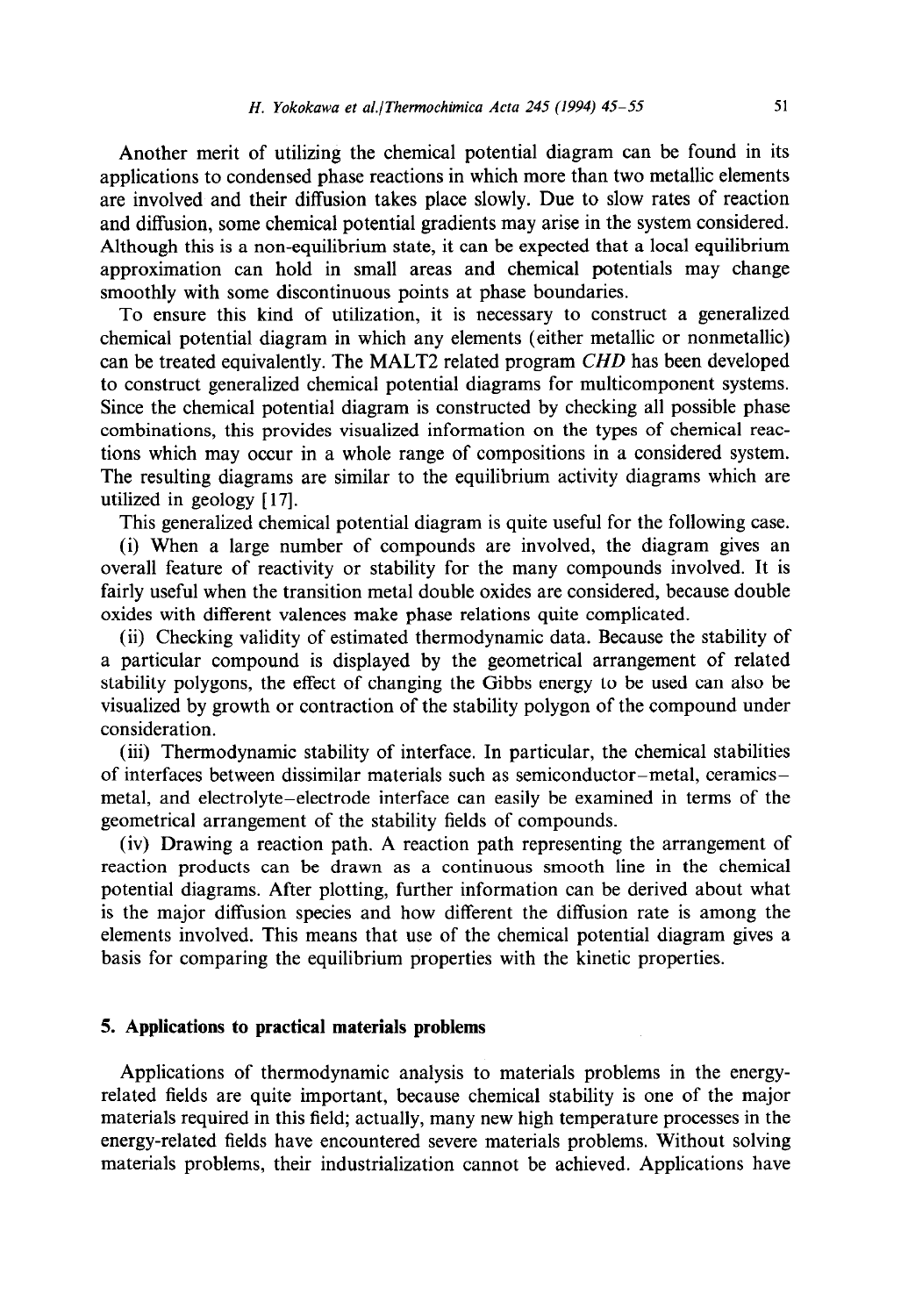been made mainly by the National Institute of Materials and Chemical Research for the following materials problems in high temperature fuel cell technology.

Solid oxide fuel cells consist of many materials with different electrical properties and geometrical shape. The electrolyte (yttria stabilized zirconia, YSZ) should be a dense ionic conductor, while the electrodes (lanthanum manganites for cathode and Ni/YSZ cermet for anode) should be porous electron (or mixed) conductors; furthermore, the interconnection (lanthanum chromite) should be a dense electron conductor. In fabricating solid oxide fuel cells it is important to consider the following materials problems [18]: (i) to avoid electrolyte-electrode interactions; (ii) to achieve an air sinterability of the lanthanum chromite interconnection; (iii) to establish an appropriate way of sealing of edges of planar cells. All are related to possible chemical reactions and mass transfer across the interface between different materials. In view of this, the thermodynamic analyses can provide an appropriate way of rationalizing experimental results and gaining insight into the chemical nature involved in the phenomenon. This will make it possible to obtain a research and development policy about what should be done next to overcome the materials problems.

The electrolyte-electrode interaction is a good illustrative example [ 16,191. To obtain an interface between adjacent materials with a good electrical contact, high temperature treatment is usually needed. During this process of preparing the interface, there is a great possibility of some chemical reactions occurring at the interface.

The thermodynamic analysis and its comparison with experimental results revealed interesting features about the reaction between perovskite oxide electrodes and YSZ electrolyte. First, the analysis based on the Gibbs energy change for the following reactions gives a good explanation of the fundamental difference between  $LaCoO<sub>3</sub>$  and  $LaMnO<sub>3</sub>$ .

$$
LaMO_3 + ZrO_2 = 0.5La_2Zr_2O_7 + MO + 0.25O_2(g) \qquad (M \text{ is } Co, Mn) \tag{2}
$$

As shown in Fig. 3, at 1273 K this reaction does not proceed for  $\text{LaMnO}_3$  but it does for LaCoO<sub>3</sub> [16]. Since the stabilization energies of  $LCoO<sub>3</sub>$  and LaMnO<sub>3</sub> are about the same, this difference originates from that in the valence stability of  $Co<sup>3+</sup>$ and  $Mn^{3+}$ . Usually,  $Co^{3+}$  is not stable, while the large stabilization energy of the perovskite makes it possible for  $Co<sup>3+</sup>$  ions to exist in the perovskite phases. However, the above consideration shows that such stabilization of  $Co<sup>3+</sup>$  is destroyed by chemical reactions in which  $La<sub>2</sub>O<sub>3</sub>$  is extracted from the perovskite to form another double oxide with a relatively large stabilization energy.

This consideration roughly corresponds to the experimental electrochemical activity results. Even so, some experiments indicate that lanthanum manganite actually reacted with YSZ. This contradicts the consideration based on Eq. (2). Thus, a second analysis has been made to clarify this phenomenon. Fig. 4 shows the chemical potential diagram for the  $La-M-Zr-O$  (M is Co, Mn) system at  $P(O_2) = 1$  bar [20]. When M is Co, the Gibbs energy of Eq. (2) is negative; this is represented in Fig. 4 where it is seen that the stability polygons of LaCoO, and ZrO, are separate because those of  $La_2Zr_2O_7$  and MO intervene. When M is Mn,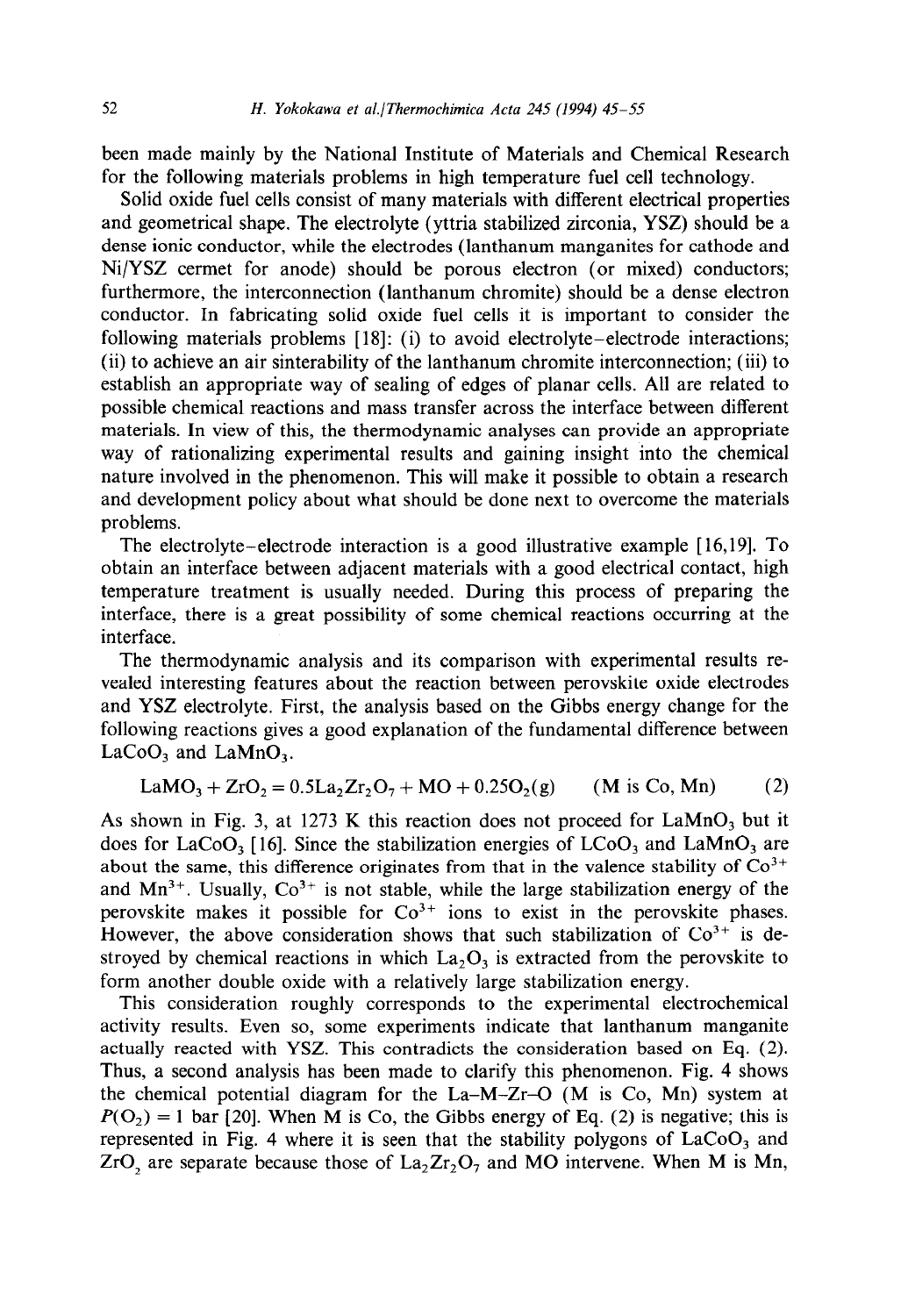

Fig. 3. The Gibbs energy change for reactions between  $\text{LAMO}_3$  (M is Co, Mn) and ZrO<sub>2</sub>. (1)  $0.5Mn_2O_3 = MnO + 0.25O_2(g)$ , hypothetical; (2) LaMn $O_3 = 0.5La_2O_3 + MO + 0.25O_2(g)$ ; (3) LaMn $O_3$  $+ ZrO<sub>2</sub> = 0.5La<sub>2</sub>Zr<sub>2</sub>O<sub>7</sub> + MnO + 0.25O<sub>2</sub>(g);$  (4)  $0.333Co<sub>3</sub>O<sub>4</sub> = CoO + 0.167O<sub>2</sub>(g);$  (5) LaCoO<sub>3</sub>  $0.5La_2O_3 + CoO + 0.25O_2(g)$ , hypothetical; (6)  $LaCoO_3 + ZrO_2 = 0.5La_2Zr_2O_7 + CoO + 0.25O_2(g)$ .



Fig. 4. Chemical potential diagram for the La-M-Zr-0 ((a) M is Co; (b) M is Mn) systems at 1273 K and  $P(O_2) = 1013$  hPa [20].

the stability polygons of  $\text{LaMnO}_3$  and  $\text{ZrO}_2$  are in contact with each other, indicating that Eq. (2) does not apply. Even so, detailed examination of Fig. 4 suggests that there is a possibility of the formation of  $\text{LaMnO}_3/\text{La}_2\text{Zr}_2\text{O}_7/\text{ZrO}_2$ . This can be well understood by taking into account the nonstoichiometry of  $LaMnO<sub>3</sub>$ . Since  $Mn^{4+}$  is relatively stable even in a perovskite structure, this gives rise to La nonstoichiometry, resulting in  $La_{1-y}MnO_3$ . This is shown in the compositional diagram in Fig. 5 [21]. Using this diagram, the reaction between lanthanum manganite and YSZ can be ascribed to the formation of  $La_2Zr_2O_7$  due to the large La stoichiometry. In other words, the La deficient manganite can be in equilibrium with  $ZrO<sub>2</sub>$ ; this provides a good basis for rationalizing various experimental facts concerning the lanthanum manganite electrodes.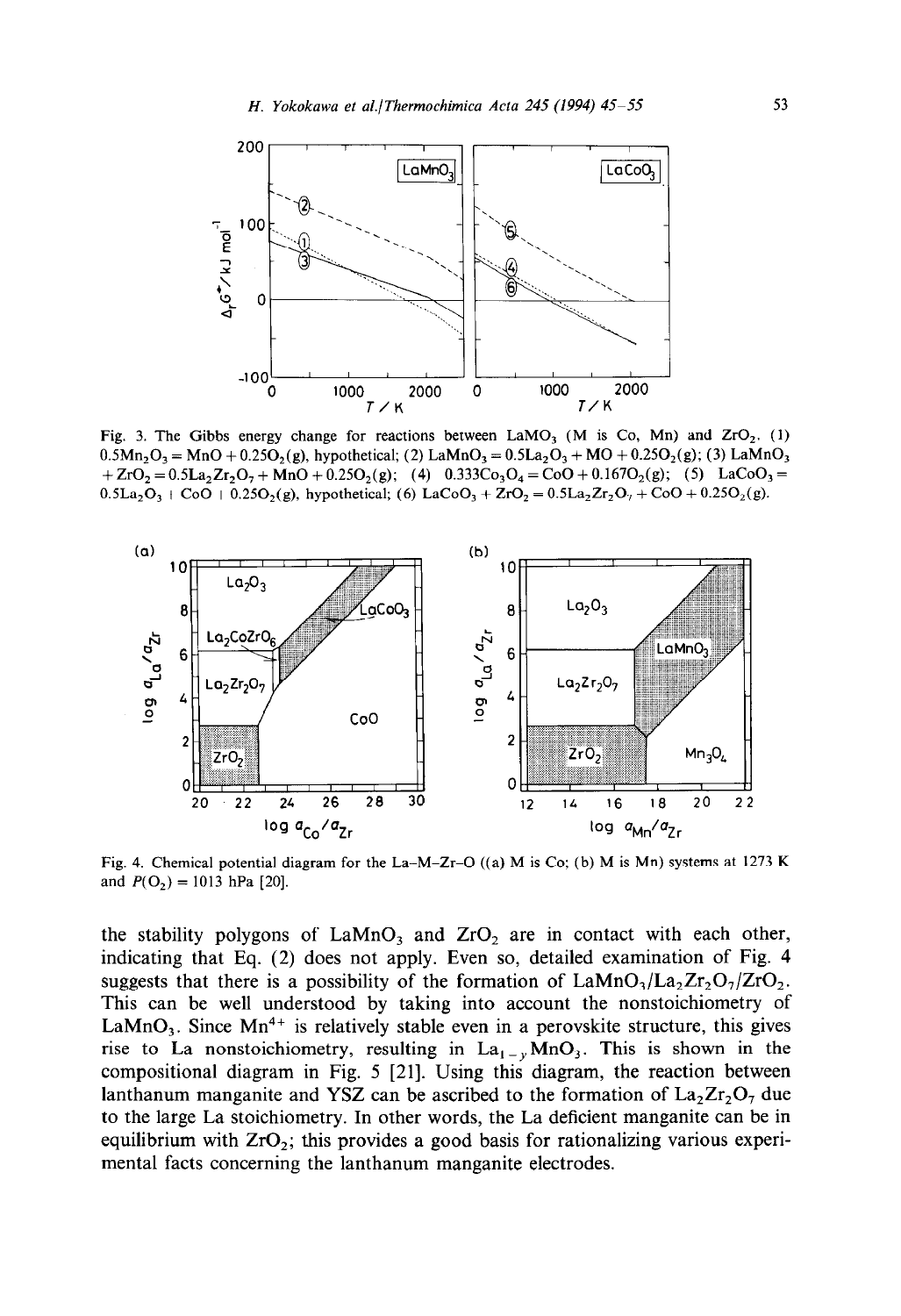

Fig. 5. Effect of lanthanum nonstoichiometry on the compositional diagram and on the chemical potential diagram [21].

# **6. Concluding remarks**

Applications of thermodynamics in the materials science field have been widely and successfully made in high temperature processes such as CVD. However, applications to solid-solid reactions have not been utilized extensively for a long period of time, just because chemical potential diagrams for systems containing more than two metallic elements are not easily drawn. The present approach based on generalized chemical potential diagrams make it easy to apply the thermodynamic idea to systems containing many complex compounds. This will be particularly useful for thermodynamic analyses on stabilities of interfaces between dissimilar materials which are of great technological importance. Such an advance in the utilization of thermodynamic data gives rise to strengthened requirements for a thermodynamic database suitable for materials' science.

#### **References**

- [I] K.E. Spear, High-temperature reactivity, in N.B. Hannay (Ed.), Treatise on Solid State Chemistry, Vol. 5, Plenum Press, New York, 1975, pp. 115-192.
- [2] D.D. Wagman, W.H. Evans, V.B. Parker, R.H. Schumm, I. Halow, S.B. Bailey, K.L. Chutney and R.L. Nuttall, The NBS table of chemical thermodynamic properties selected values for inorganic and  $C_1$  and  $C_2$  organic substances in SI units, J. Phys. Chem. Ref. Data, 11 (1982) Suppl. No. 2.
- [3] G. Eriksson and K. Hack, Metal. Trans. B, 21 (1990) 1013.
- [4] C.W. Bale and G. Eriksson, Can. Metall. Q, 29(2) (1990) 105-132.
- [5] G.B. Stringfellow, J. Cryst. Growth, 70 (1984) 133.
- [6] H. Yokokawa, S. Yamauchi and S. Fujieda, MALT: Materials-oriented Little Thermodynamic Database for personal computers, in G.S. Glaeser (Ed.), Computer Handling and Dissemination of Data, Elsevier, Amsterdam, 1987, pp. 257-261.